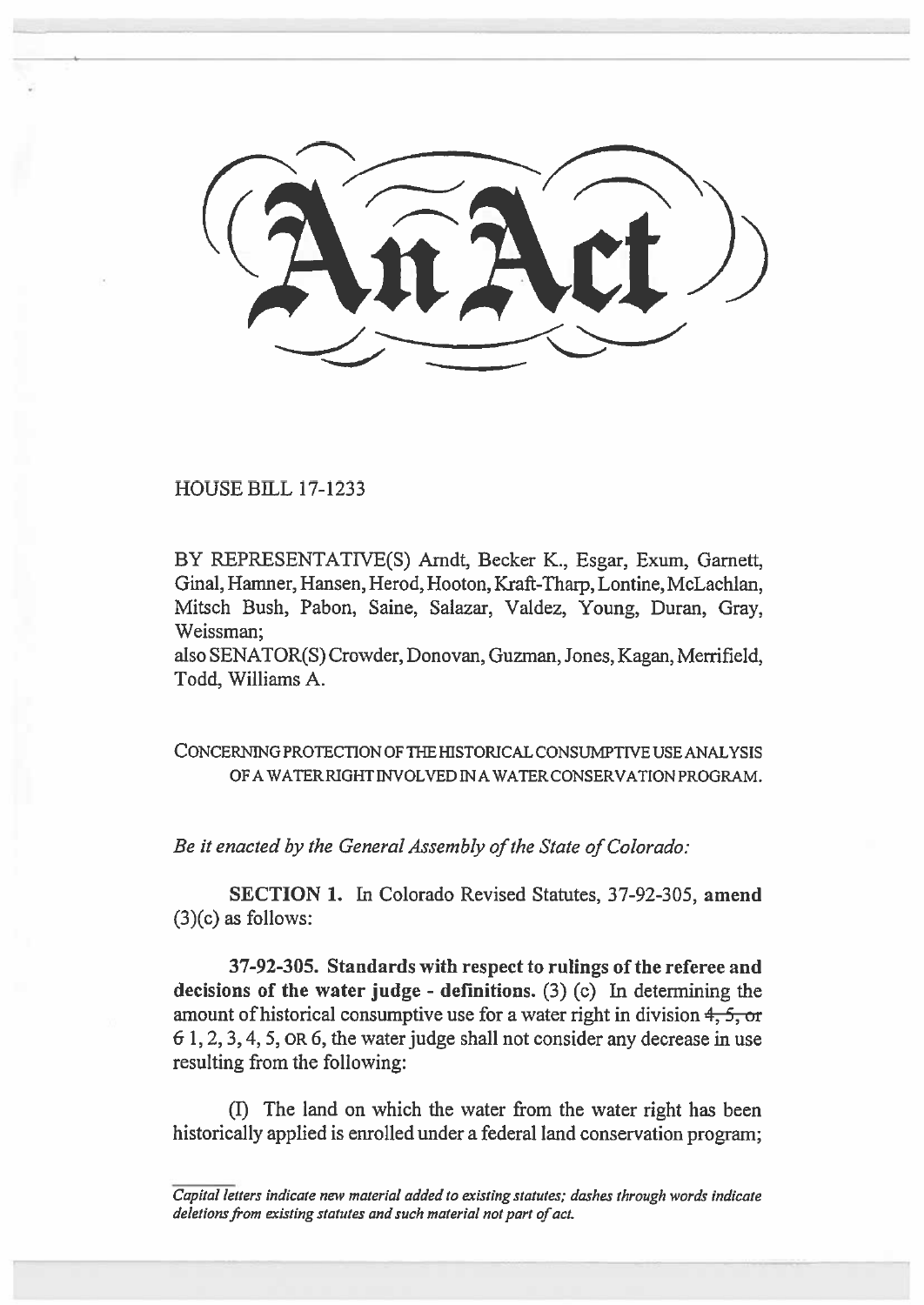(II) The nonuse or decrease in use of the water from the water right by its owner for a maximum of five years in any consecutive ten-year period as a result of participation in:

(A) A water conservation program, INCLUDING A PILOT PROGRAM, approved IN ADVANCE by a state agency; water conservation district, water district, water authority, or water conservancy district for lands that are within the entity's jurisdictional boundaries OR BY A STATE AGENCY WITH EXPLICIT STATUTORY JURISDICTION OVER WATER CONSERVATION OR WATER RIGHTS;

(B) A water conservation program, INCLUDING A PILOT PROGRAM, established through formal written action or ordinance by a water district, water authority, or municipality or its municipal water supplier for lands that are within the entity's jurisdictional boundaries;

(C) An approved land fallowing program as provided by law in order to conserve water or to provide water for compact compliance; or

(D) A water banking program as provided by law.

**SECTION 2. Applicability.** This act applies to decreases in water use occurring on or after the effective date of this act.

**SECTION 3. Safety clause.** The general assembly hereby finds,

## PAGE 2-HOUSE BILL 17-1233

or